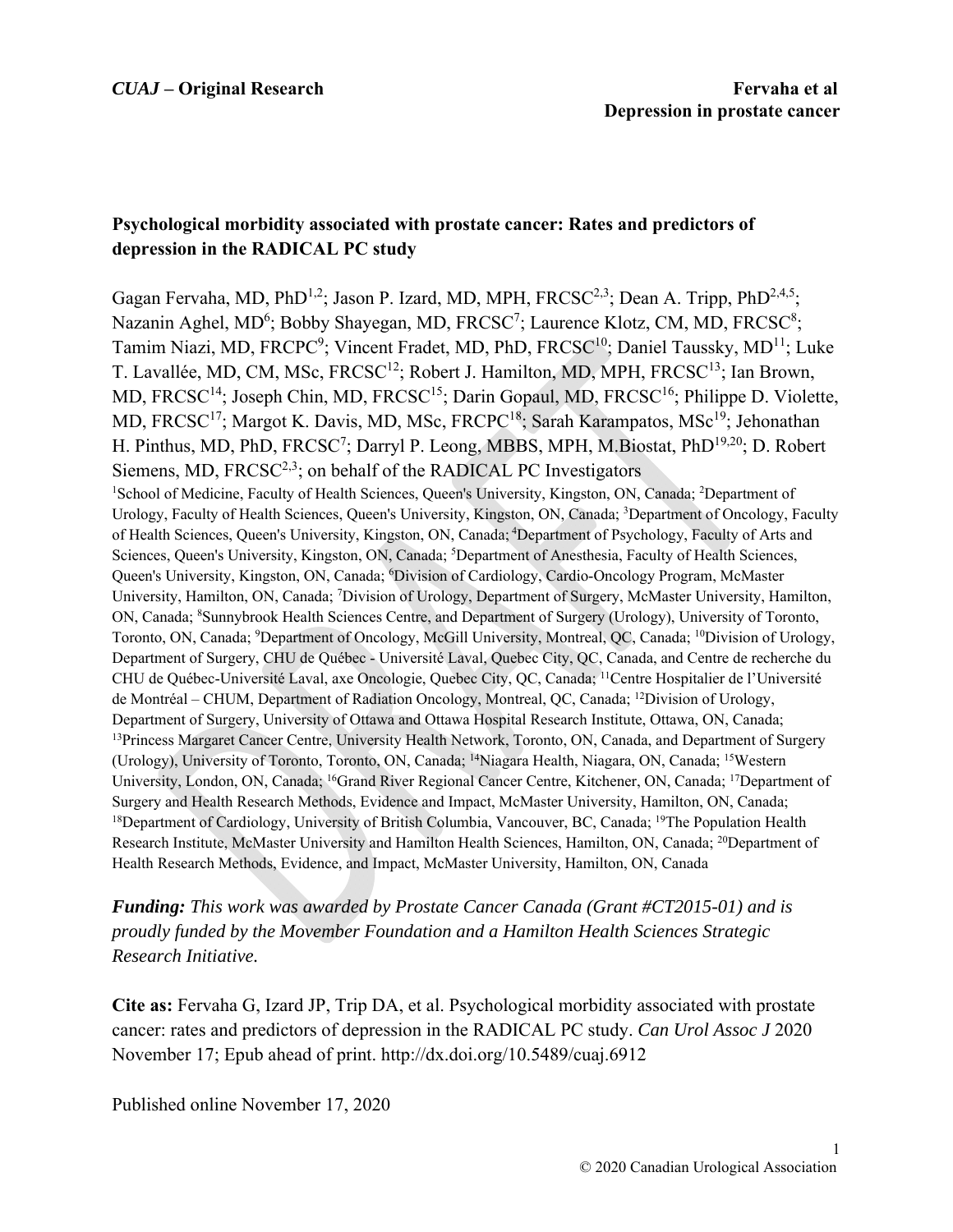\*\*\*

## **Abstract**

**Introduction:** Across all cancer sites and stages, prostate cancer has one of the greatest median five-year survival rates, highlighting the important focus on survivorship issues following diagnosis and treatment. In the current study, we sought to evaluate the prevalence and predictors of depression in a large, multicenter, contemporary, prospectively collected sample of men with prostate cancer.

**Methods:** Data from the current study were drawn from the baseline visit of men enrolled in the RADICAL PC study. Men with a new diagnosis of prostate cancer or patients initiating androgen deprivation therapy for prostate cancer for the first time were recruited. Depressive symptoms were evaluated using the nine-item version of the Patient Health Questionnaire (PHQ-9). To evaluate factors associated with depression, a multivariable logistic regression model was constructed, including biological, psychological, and social predictor variables.

**Results:** Data from 2445 patients were analyzed. Of these, 201 (8.2%) endorsed clinically significant depression. Younger age (odds ratio [OR] 1.38; 95% confidence interval [CI] 1.16– 1.60 per 10-year decrease), being a current smoker (OR 2.77; 95% CI 1.66–4.58), former alcohol use (OR 2.63; 95% CI 1.33–5.20), poorer performance status (OR 5.01; 95% CI 3.49–7.20), having a pre-existing clinical diagnosis of depression or anxiety (OR 3.64; 95% CI 2.42–5.48), and having high-risk prostate cancer (OR 1.49; 95% CI 1.05–2.12) all conferred independent risk for depression.

**Conclusions:** Clinically significant depression is common in men with prostate cancer. Depression risk is associated with a host of biopsychosocial variables. Clinicians should be vigilant to screen for depression in those patients with poor social determinants of health, concomitant disability, and advanced disease.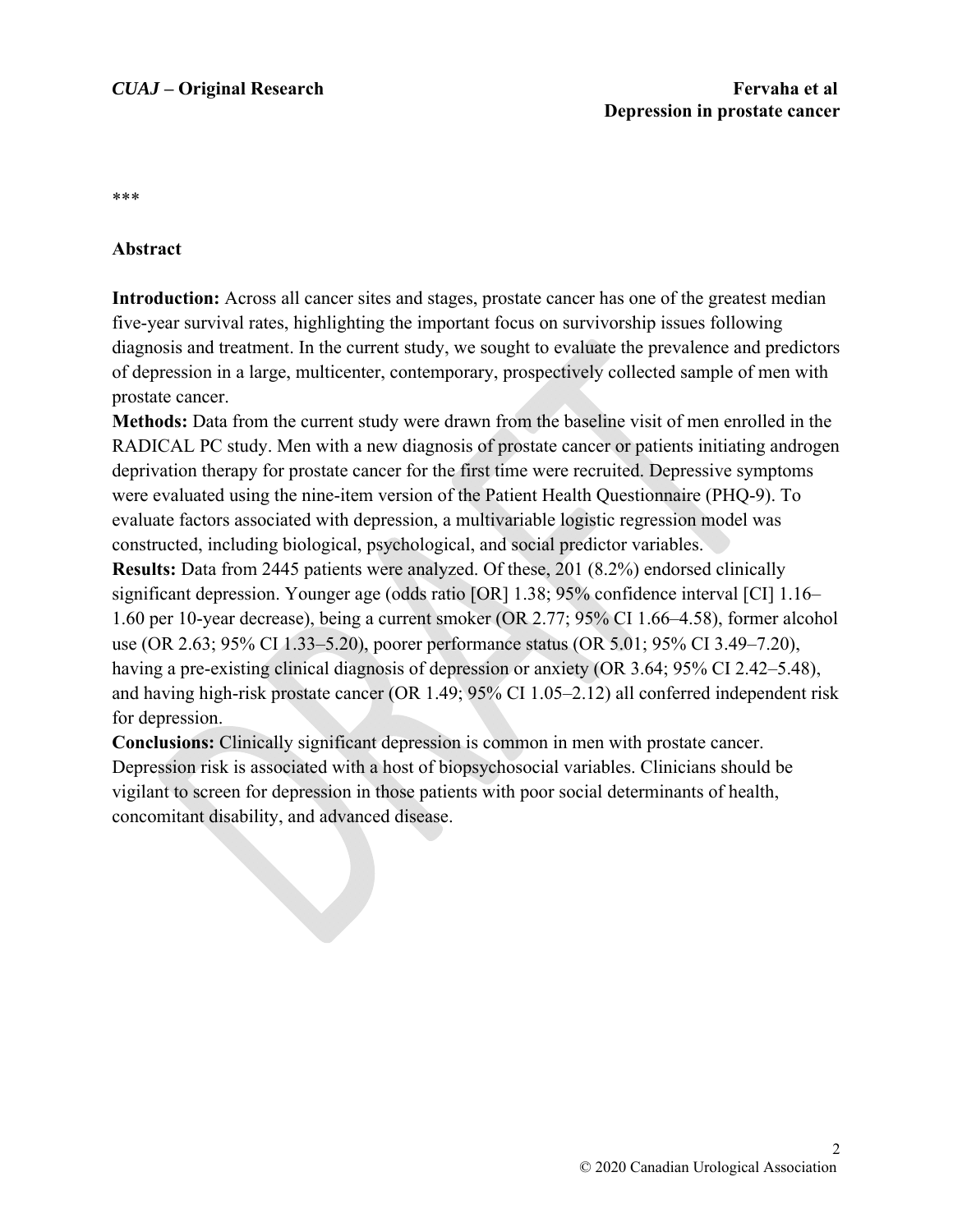### **Introduction**

Prostate cancer is characterized by long term survival, particularly in men presenting with localized disease, thus survivorship issues have become increasingly important<sup>1</sup>. Many men with a diagnosis of prostate cancer will also experience clinically relevant depression at some point during their cancer journey<sup>2</sup>. Multiple studies conducted over the last two decades have pointed toward psychological morbidity and depression in particular as an important element of survivorship<sup>3, 4</sup>.

A number of studies have been conducted to quantify the burden of depressive symptoms in men with prostate cancer. A meta-analysis of prevalence rates found that approximately 15- 18% of patients experienced clinical depression, and this rate was similar across treatment phases<sup>2</sup>. An analysis of the Surveillance, Epidemiology, and End Results-Medicare linked (SEER) database, found a prevalence rate of 20%of both depression and other mental health issues, following a prostate cancer diagnosis<sup>5</sup>. In SEER, several risk factors for psychological morbidity were identified, including age, comorbidities, treatment setting, marital status, and burden of urinary symptoms. In another study, the prevalence of depression in a cohort of prospectively recruited patients with prostate cancer was  $38\%$ <sup>6</sup>. An important limitation of both of these studies was the ascertainment of depression, which was performed using administrative diagnostic codes and a generic health-related quality of life scale respectively. The precision of these approaches to identify depression is likely to be limited. Moreover, these data were collected over a decade ago, therefore their generalizability to contemporary patient populations is unknown.

The primary objective of the current study was to estimate the prevalence of depression in a large, contemporary, multi-center, prospective cohort of patients with prostate cancer. The secondary objective was to explore variables that are associated with an increased risk for depression in this population.

## **Methods**

We undertook an analysis of baseline data from the Role of Androgen Deprivation Therapy in Cardiovascular Disease - A Longitudinal Prostate Cancer (RADICALPC) study, which is an ongoing, prospective cohort study that has recruited participants from 16 academic and community cancer sites in Canada<sup>7</sup>.

Men were eligible for the study if they: i) had a diagnosis of prostate cancer established within 12 months; or ii) were initiating androgen deprivation therapy (ADT) for the first time, including patients who had commenced ADT for the first time within 6 months of enrollment or would commence ADT within 1 month after enrollment. Patients were recruited between December 2015 and December 2019, with data collection ongoing. In the present article, we report baseline data from the RADICAL PC study.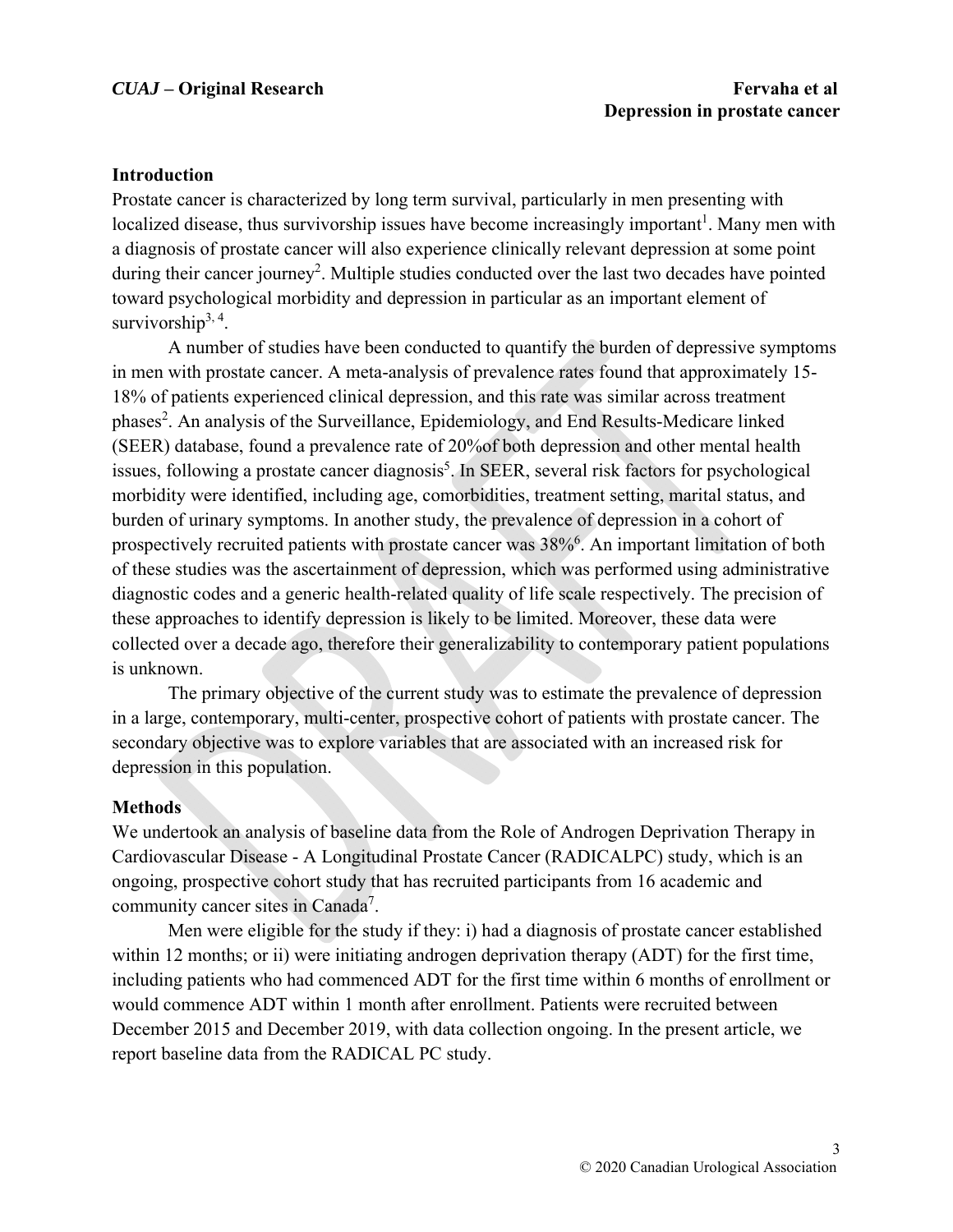## *Depression*

Depressive symptoms were evaluated using the 9 item version of the Patient Health Questionnaire (PHQ-9) $\text{8}$ . Symptoms included in the PHQ-9 are based on the diagnostic criteria for Major Depressive Disorder and include depressed mood, anhedonia, insomnia, anergia, changes in appetite, guilt, cognitive dysfunction, psychomotor changes and suicidal ideation. A score of 8 or higher on this scale represents clinically significant depression<sup>9</sup>. This score has been recommended by the American Society of Clinical Oncology as representing a level of depressive symptom severity that warrants intervention<sup>10</sup>.

## *Covariates*

Patient data collected included age, level of education, employment, living circumstances (alone or with co-habitants), ethnicity, alcohol and tobacco use, body-mass index, medical comorbidities, erectile dysfunction<sup>11</sup>, and a pre-existing diagnosis of depression or anxiety disorders. In addition, the following information was collected on the prostate cancer: stage, Gleason score and prostate cancer risk (Table 1). Prostate cancer risk was estimated using an adaptation of the approach employed by D'Amico et al.<sup>7, 12</sup>. Participants with all of: 1) stage T1c or T2a disease and 2) a prostate specific antigen concentration ≤10ng/mL and 3) a Gleason histological grade of ≤6 were considered low-risk. Participants with T2c disease or a prostate specific antigen concentration >20ng/mL or a Gleason histological grade of ≥8 or non-localized disease or biochemical relapse were considered high-risk. Participants with a prostate specific antigen concentration >10ng/mL and  $\leq$ 20ng/mL or a Gleason histological grade 3+4 or 4+3 or T2b disease were considered intermediate-risk.

Patient performance status, representing a global assessment of their ability to carry out their normal routine and activities of daily living, was evaluated by the Eastern Cooperative Oncology Group [ECOG] score<sup>13</sup>. The ECOG score ranges from 0 to 5, with a score of 0 representing a fully active patient without any restrictions. A score of 4 indicates a patient that is completely disabled, cannot carry out any self-care and/or non-ambulatory for the vast majority of their days, and a score of 5 indicates death.

## *Statistical analysis*

Statistical analysis was performed using STATA 16.0 (StataCorp, College Station, TX, USA). To evaluate predictors of depression, logistic regression models were constructed including biological, psychological, and social predictor variables. The multivariable model included exposures with a univariable p-value <0.1. Erectile dysfunction was omitted from the multivariable model because 57% of the cohort were not sexually active. Also, we omitted metastatic disease and Gleason score from the multivariable model in favour of prostate cancer risk as prostate cancer risk incorporated histopathology. In the multivariable model, a p-value <0.05 was considered significant.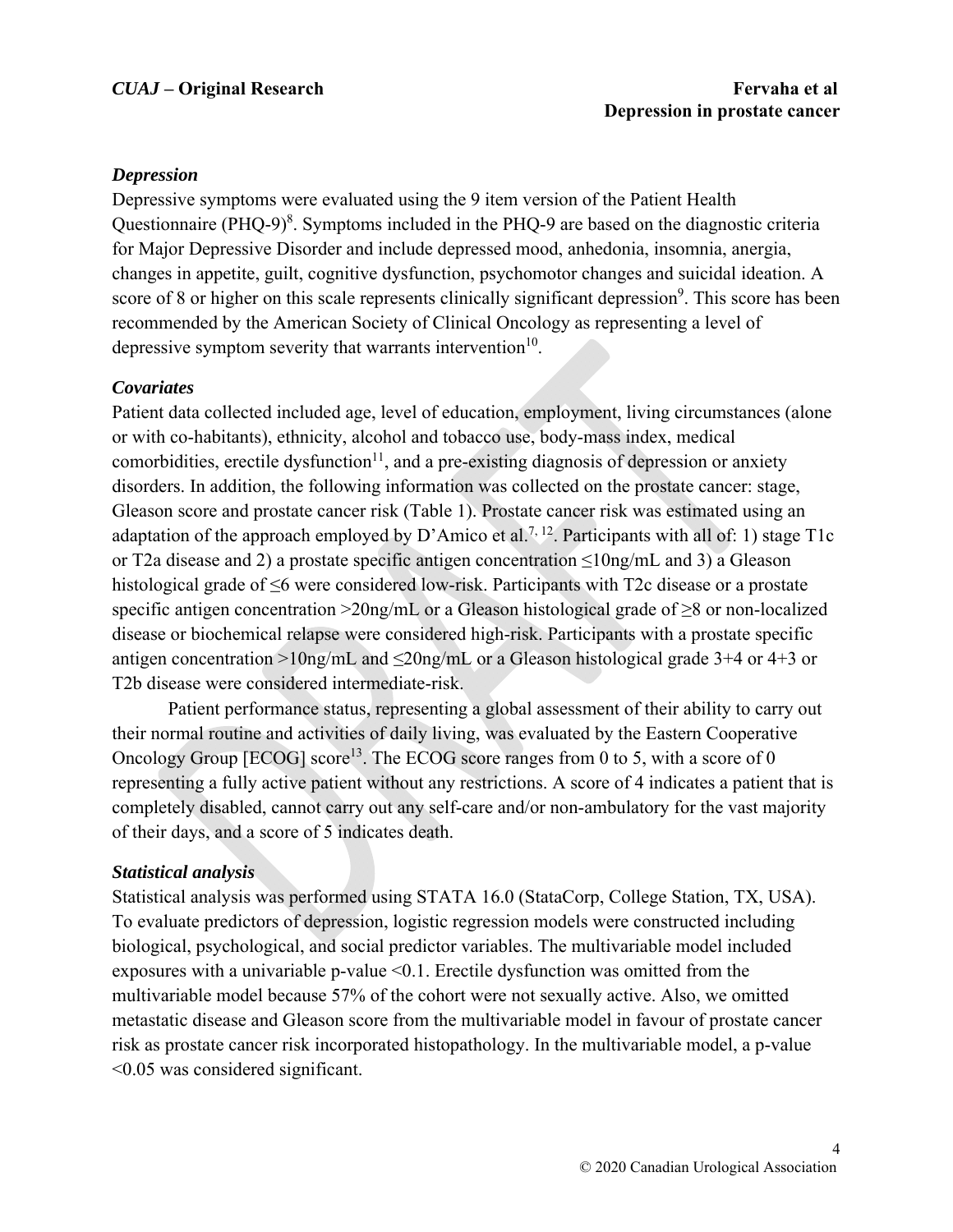## **Results**

## *Sample characteristics*

Participant characteristics are detailed in Table 1. The sample included 2445 participants, 2263 (93%) of whom were diagnosed with prostate cancer within the previous 12 months. The mean age was 68 years, the majority of the sample was Caucasian with good performance status. Among the patients with localized disease, approximately half had high risk prostate cancer. Only 7% of patients had a documented history of metastatic disease. Eleven percent of the sample had a history of a clinical diagnosis of depression or anxiety. Notably, the median PHQ-9 score was quite low.

## *Prevalence of depression*

Across the entire sample 201 (8.2%) patients had depression. This includes 182 (8.0%) of patients with a new diagnosis of prostate cancer, and 100 (10.6%) men beginning treatment with androgen deprivation therapy, the latter group having a significantly higher prevalence of depression ( $\chi^2$ =5.23, p=0.02).

## *Factors associated with depression*

Multiple variables demonstrated a univariate relationship with depression among our entire sample of men with prostate cancer (Table 2).Specifically, participants with depression had lower levels of education than those without depression. Participants with depression were more likely to have multiple medical co-morbidities, be smokers or be former alcohol users. Participants with depression were also more likely to have poorer performance status scores, with approximately 43% of participants demonstrating some degree of loss of functional independence, whereas only 12% of participants without depression exhibited loss of functional independence. Of the entire sample, 43% of the sample was sexually active, and among these participants, those with depression reported significantly worse erectile function. Participants who were depressed were more likely to have high risk prostate cancer. However, participants with depression were no more likely to have metastatic disease. Unsurprisingly, participants with depression were more likely to have had a pre-existing clinical diagnosis of depression and/or anxiety.

In our sensitivity analyses re-examining univariate associations, the 95% confidence intervals of all odds ratios overlapped for both sets of estimates (Supplemental table 1), suggesting similar estimates across sub-samples.

In the multivariable model, younger age, current smoking, former alcohol use, poorer performance status, high risk prostate cancer and a pre-existing diagnosis of anxiety or depression were independently associated with the presence of depression (Table 2; Figure 1). For each 10-year decrease in age, the odds of having depression increased by 38%. Current smoking and former alcohol use were both associated with a near three-fold increase in the odds of depression. An inability to perform work activities was associated with a five-fold increase in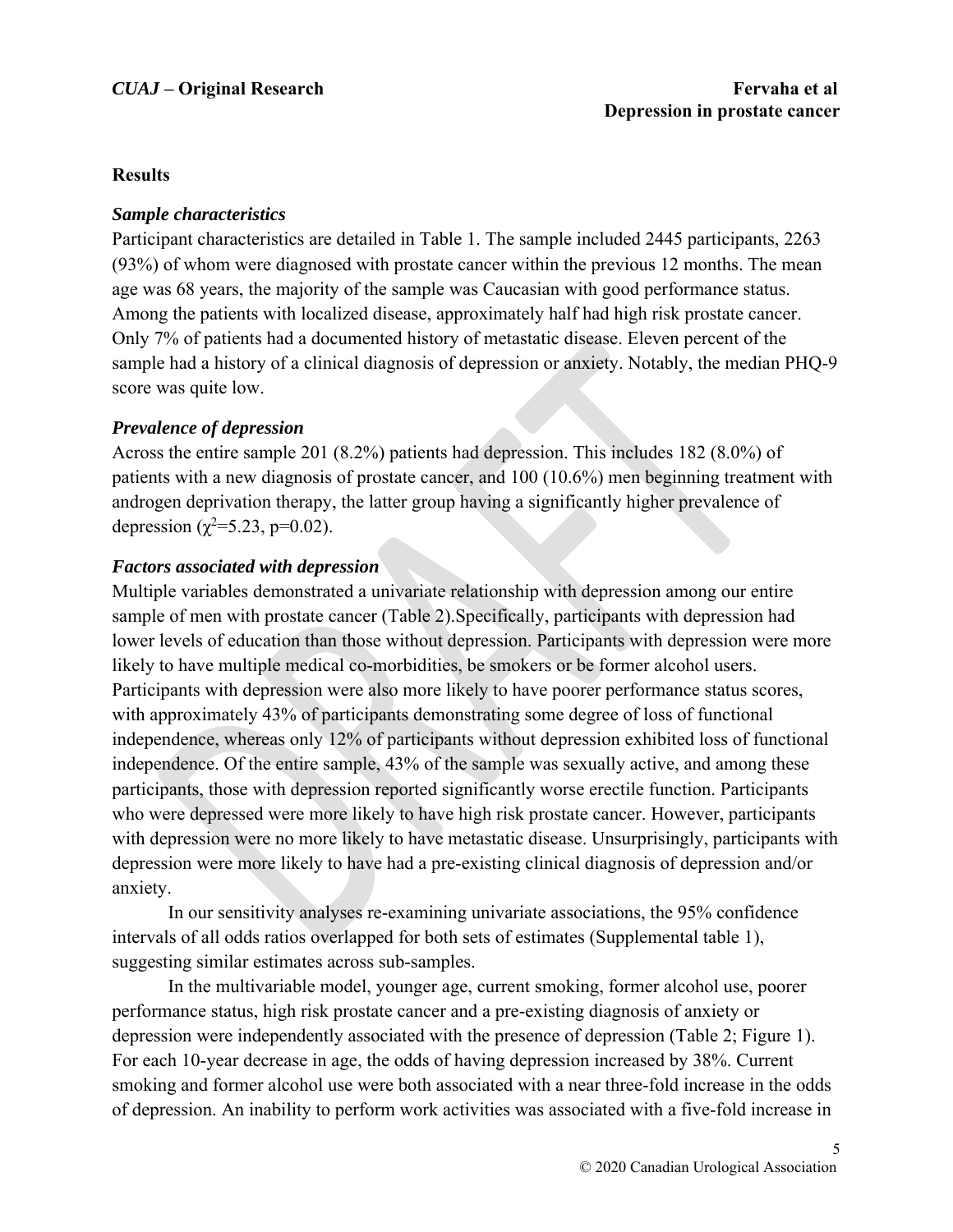the odds of depression, while high prostate cancer risk was associated with a 49% increase in the odds of depression. As expected, a history of anxiety or depression was associated with a nearly four-fold increase in the odds of exhibiting depression.

#### **Discussion**

The major findings from this large, contemporary, prospective, representative study of men with prostate cancer were: i) 1 in 12 endorsed clinically relevant depression; ii) the characteristics most strongly associated with the presence of depression were younger age, smoking, former alcohol use, poorer performance status, high prostate cancer risk and a history of depression or anxiety .

One of the aims of this study was to provide a contemporary estimate of the prevalence of depression rates in a prospectively collected multi-centre sample of men with prostate cancer. We report a rate of 8.2% of men with prostate cancer endorsing clinically significant depression. This prevalence rate is notably lower than many previously published estimates. One of the seminal papers to summarize prevalence rates in this population quotes a depression rate of 15- 18%<sup>2</sup>. Another study similarly cites a fairly high rate between 20-38%<sup>6</sup>. Many factors may contribute to the relatively lower rate observed in the current study, including differences in measurement tool to assess depression and characteristics of patients recruited. Another difference between these previous studies and the current investigation is the recruitment of patients in the last few years versus those collected decades ago, which may reflect differences in care pathways across time and advances in treatment. Consistent with this hypothesis, our estimate is similar to a recent large population-based survey study that employed a single item to quantify burden of depression $14$ .

Given the many adverse effects associated with depression, any prevalence rate of men with prostate cancer burdened by this psychological morbidity deserves consideration. This is consistent with recommendations to assess for depression among prostate cancer survivors<sup>15</sup>. It is unclear as to how this rate of depression among men with prostate cancer might compare to men without malignant disease. We are not aware of any well-controlled studies with appropriate comparison subjects that provide data to answer this question. There are several estimates of depression in the general population. Two studies on the point prevalence of depression among men in Canada cited rates less than  $2\%^{16, 17}$ . This is consistent with an estimate from a systematic review of studies on community samples of people aged 55 and above, which also demonstrated a prevalence rate for major depression of less than 2%18. Thus, the depression rates observed in our analysis suggest that men with prostate cancer have a relatively high rate of depression. Notably, a recent Canadian survey study found increase rates of depression among men with prostate cancer when compared to those without any oncologic history<sup>19</sup>.

An American Society of Clinical Oncology (ASCO) guideline for the assessment of depression among adults with cancer identifies several variables to consider when evaluating risk for depression<sup>10</sup>. Specifically, prior depression or other mental health issues, family history,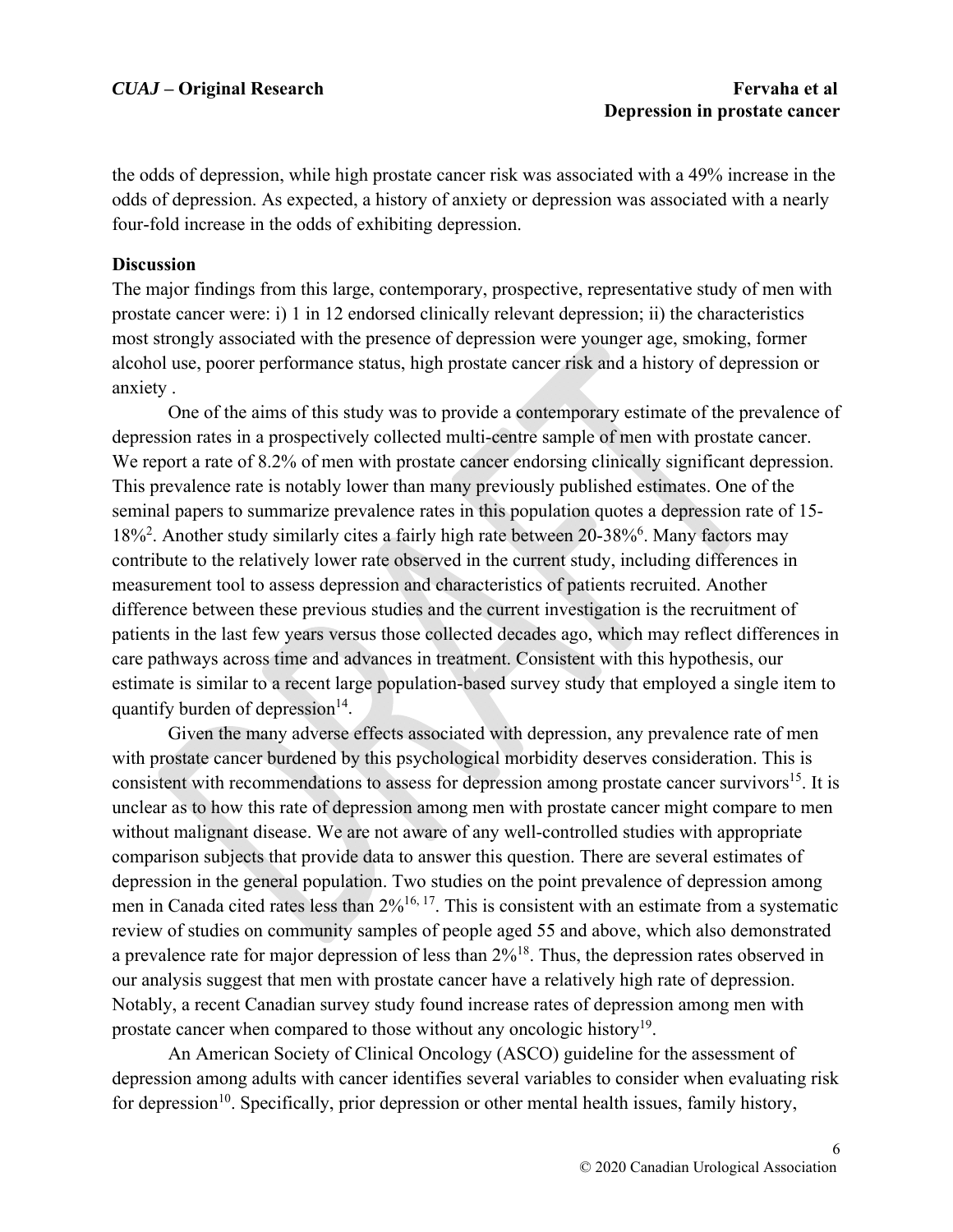advanced disease, presence of comorbidities, absence of a partner and lower socioeconomic status are recommended as key risk factors to consider in assessments. It is worth noting that this guideline did not cite any specific evidence base for selected specific risk factors, and it is unclear whether these risk factors differ for different malignances. More specific to prostate cancer, the American Cancer Society has published survivorship care guidelines suggesting the following as key risk factors: unmarried, low educational level, advanced disease, low physical or cognitive functioning, younger age, multiple medical comorbidities, presence of psychiatric history and poor coping skills<sup>20</sup>. These risk factors were identified from a study of 339 men with prostate cancer<sup>21</sup>. Our results are positioned to inform these recommendations. Specifically, our findings underscore the importance of overall functional status and higher risk disease as variables to consider in the evaluation of risk for depression. Prior history of mental health issues, employment status and age were also found to modify the odds of having depression in both the current study and prior investigations<sup>5, 6</sup>. Smoking status is not a variable considered in many investigations, and was not mentioned in the aforementioned guidelines; however, our results highlight this variable as also having significance when evaluating for depression. The mechanism underlying this is unclear, but we speculate the link may relate to socioeconomic status $^{22}$ .

Both of the aforementioned guidelines note advanced disease as a risk factor for depression among men with prostate cancer<sup>10, 20</sup>. Our results are in keeping with this statement. In our multivariable analysis, men with high risk prostate cancer were at a 49% increased risk of having depression compared to men with low or intermediate risk prostate cancer. Interestingly, in our univariable analysis, those with metastatic disease were not at an increased risk of depression compared to those with localized disease. Findings from previous studies are inconsistent, with some finding no relationship between indicators of advanced disease and depression<sup>5, 6</sup>, and others reporting an association<sup>14</sup>. This relationship between advanced disease and depression may in part be related to use of  $ADT<sup>22</sup>$ . In our sample, men who were initiating ADT for the first time had a higher prevalence of depression than men for whom there was no plan to initiate ADT. Notably, this sub-sample of patients included participants who had recently started ADT as well as those patients who are not on ADT but planned to initiate. The relationship between prostate cancer risk, ADT use and psychological outcomes is perhaps best disentangled using a longitudinal study design.

Poor performance status had the strongest association with depression among men with prostate cancer in our multivariable model. Performance status scores are a global assessment for functional status and capacity. Many factors can theoretically lead to functional loss including physical, physiologic and psychological causes. Poor performance status has been identified as a predictor for depression in patients with non-prostate malignancies including lung  $^{23}$  and ovarian cancer 24.There is also a literature linking physical disability and depression in non-cancer patients<sup>25-27</sup>; however, the mechanisms underlying this relationship is not well understood.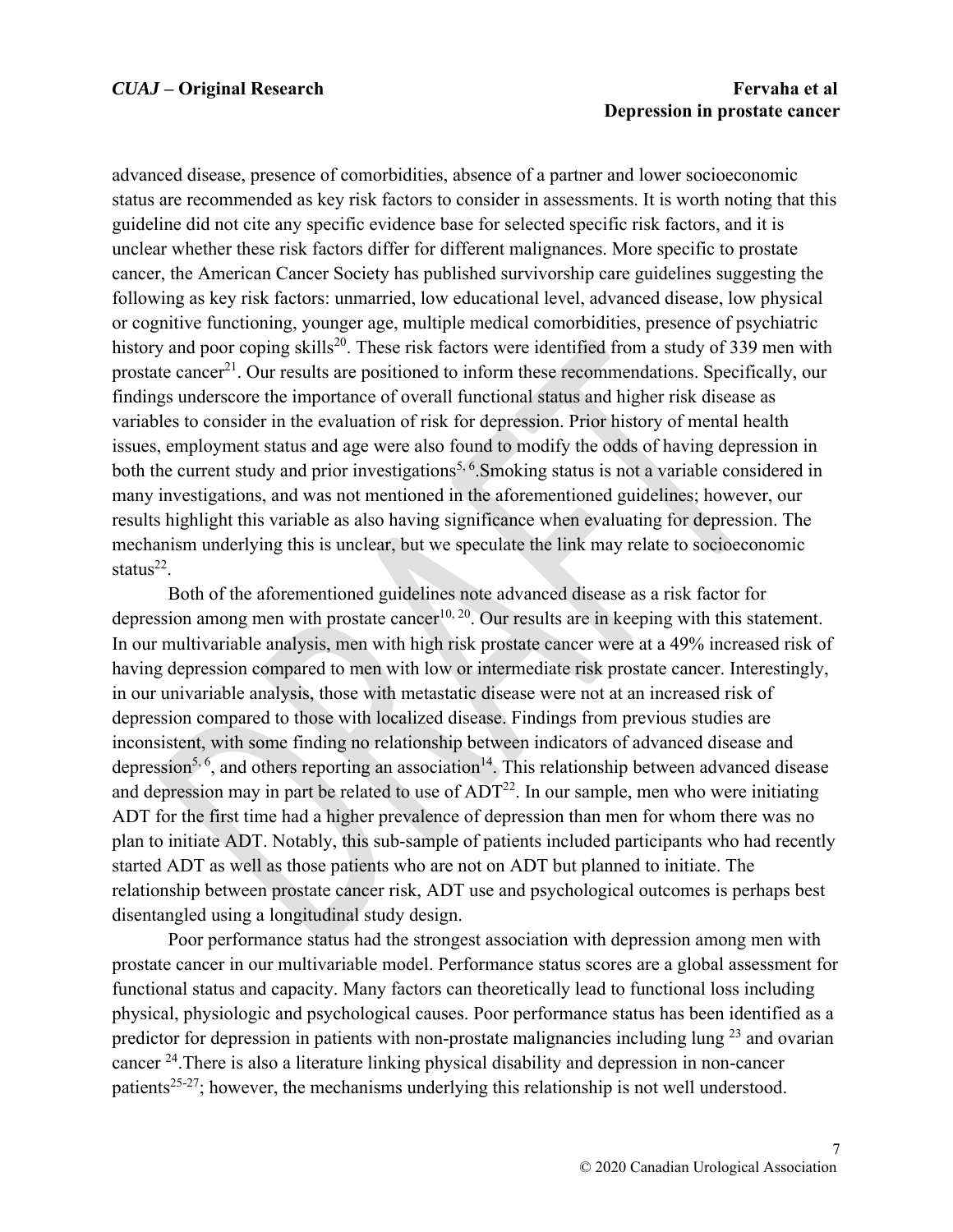Among men with prostate cancer, it may be the case that functional limitations directly predispose to depression. We speculate that this relationship is better conceptualized as indirect, through variables not examined in our study. Such variables could include social support or lack thereof, catastrophizing cognitions, and/or other such factors. Another possibility is the presence of a third variable that is indirectly associated with both performance status and depression, such as pain. It should be underscored that these are speculations, and the mechanisms linking performance status and depression have yet to be elucidated.

While the current investigation has several strengths, some limitation warrant mention. Our prediction model included several biopsychosocial variables hypothesized to have an association with depression; nonetheless, our model falls short of being comprehensive. Variables such as urinary function or specific psychological variables were not available. Our current investigation was designed to evaluate the point prevalence of depression in men with prostate cancer. Given the cross-sectional study design, we cannot distinguish incident from chronic cases of depression. A prospective study would be ideally suited to assess for incident depression. As we continue to follow this large prospective cohort of prostate cancer patients as part of the RADICAL PC trial, we will continue to assess mental health at regular intervals. It is the goal of future analyses to provide answers as to rates of incident depression and long-term variations in depression scores over time.

#### **Conclusions**

Our study examined the prevalence and predictors of depression in a large, contemporary, prospectively collected sample of men with prostate cancer. In this sample, we report an overall point prevalence of depression of 8%. This is lower than many previously quoted prevalence rates, but still elevated relative to general population estimates. Our multivariable model also identified several variables as significantly associated with the risk for depression in this sample, chiefly performance status. These results should help clinicians in the screening and assessment of depression in patients with prostate cancer.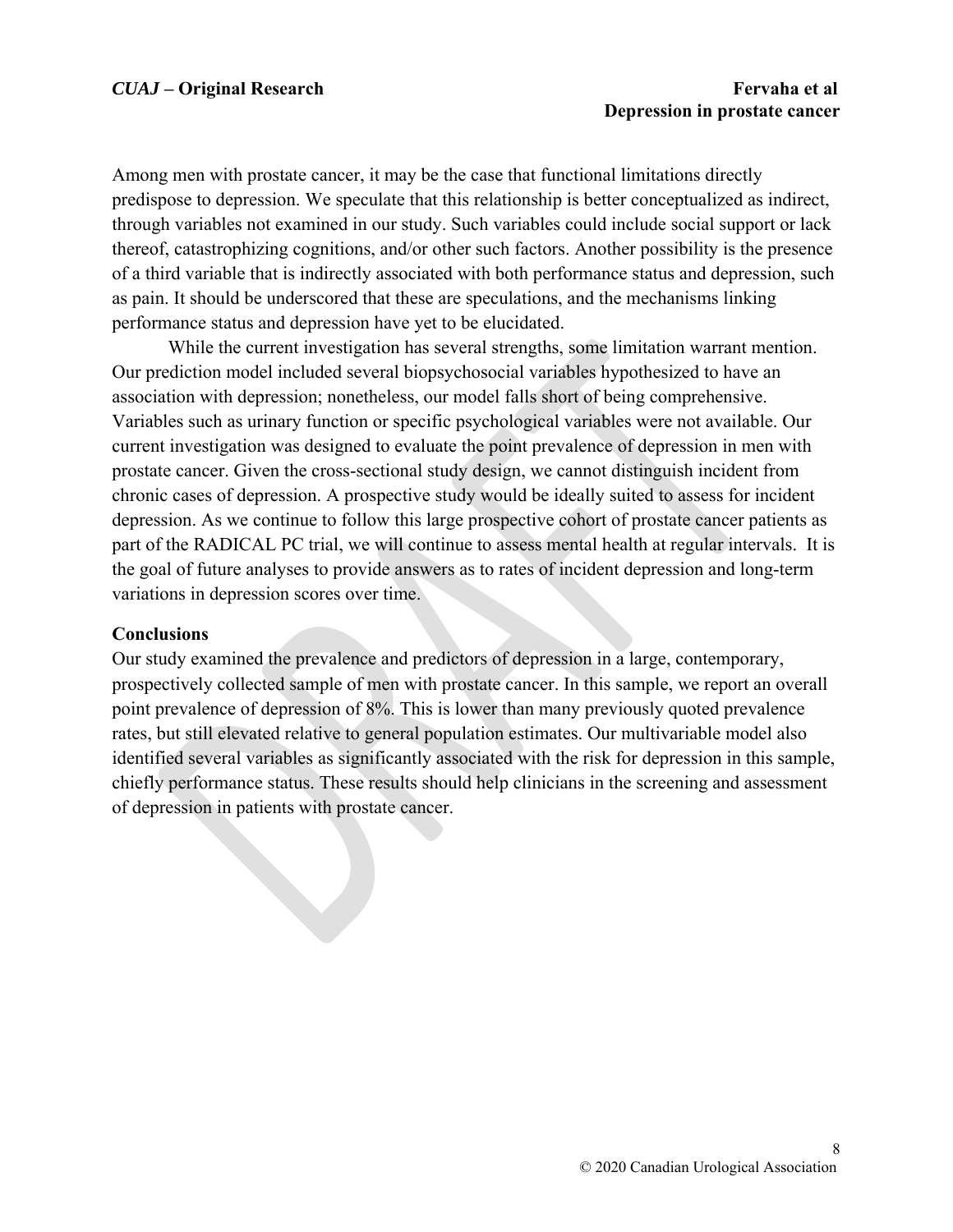## **References**

- 1. Miller KD, Siegel RL, Lin CC et al.: Cancer treatment and survivorship statistics, 2016. *CA Cancer J Clin* 2016; 66:271-89
- 2. Watts S, Leydon G, Birch B et al.: Depression and anxiety in prostate cancer: a systematic review and meta-analysis of prevalence rates. *BMJ Open* 2014; 4:e003901
- 3. Fervaha G, Izard JP, Tripp DA et al.: Depression and prostate cancer: A focused review for the clinician. *Urologic oncology* 2019; 37:382-288
- 4. Christie DR, Sharpley CF: Prostate cancer: Depression and prostate cancer--why do they show up together? *Nat Rev Urol* 2014; 11:547-8
- 5. Ravi P, Karakiewicz PI, Roghmann F et al.: Mental health outcomes in elderly men with prostate cancer. *Urol Oncol* 2014; 32:1333-40
- 6. Erim DO, Bensen JT, Mohler JL et al.: Prevalence and predictors of probable depression in prostate cancer survivors. *Cancer* 2019; 125:3418-27
- 7. Leong DP, Fradet V, Shayegan B et al.: Cardiovascular Risk in Men with Prostate Cancer: Insights from the RADICAL PC Study. *Journal of Urology* 2020:10.1097/JU. 0000000000000714
- 8. Kroenke K, Spitzer RL, Williams JB: The PHQ-9: validity of a brief depression severity measure. *J Gen Intern Med* 2001; 16:606-13
- 9. Manea L, Gilbody S, McMillan D: Optimal cut-off score for diagnosing depression with the Patient Health Questionnaire (PHQ-9): a meta-analysis. *CMAJ* 2012; 184:E191-6
- 10. Andersen BL, DeRubeis RJ, Berman BS et al.: Screening, assessment, and care of anxiety and depressive symptoms in adults with cancer: an American Society of Clinical Oncology guideline adaptation. *J Clin Oncol* 2014; 32:1605-19
- 11. Rosen RC, Cappelleri JC, Smith MD et al.: Development and evaluation of an abridged, 5-item version of the International Index of Erectile Function (IIEF-5) as a diagnostic tool for erectile dysfunction. *Int J Impot Res* 1999; 11:319-26
- 12. D'Amico AV, Whittington R, Malkowicz SB et al.: Biochemical outcome after radical prostatectomy, external beam radiation therapy, or interstitial radiation therapy for clinically localized prostate cancer. *JAMA* 1998; 280:969-74
- 13. Oken MM, Creech RH, Tormey DC et al.: Toxicity and response criteria of the Eastern Cooperative Oncology Group. *Am J Clin Oncol* 1982; 5:649-55
- 14. Downing A, Wright P, Hounsome L et al.: Quality of life in men living with advanced and localised prostate cancer in the UK: a population-based study. *Lancet Oncol* 2019; 20:436-47
- 15. Resnick MJ, Lacchetti C, Bergman J et al.: Prostate cancer survivorship care guideline: American Society of Clinical Oncology Clinical Practice Guideline endorsement. *J Clin Oncol* 2015; 33:1078-85
- 16. Patten SB, Wang JL, Williams JV et al.: Descriptive epidemiology of major depression in Canada. *Can J Psychiatry* 2006; 51:84-90
- 17. Akhtar-Danesh N, Landeen J: Relation between depression and sociodemographic factors. *Int J Ment Health Syst* 2007; 1:4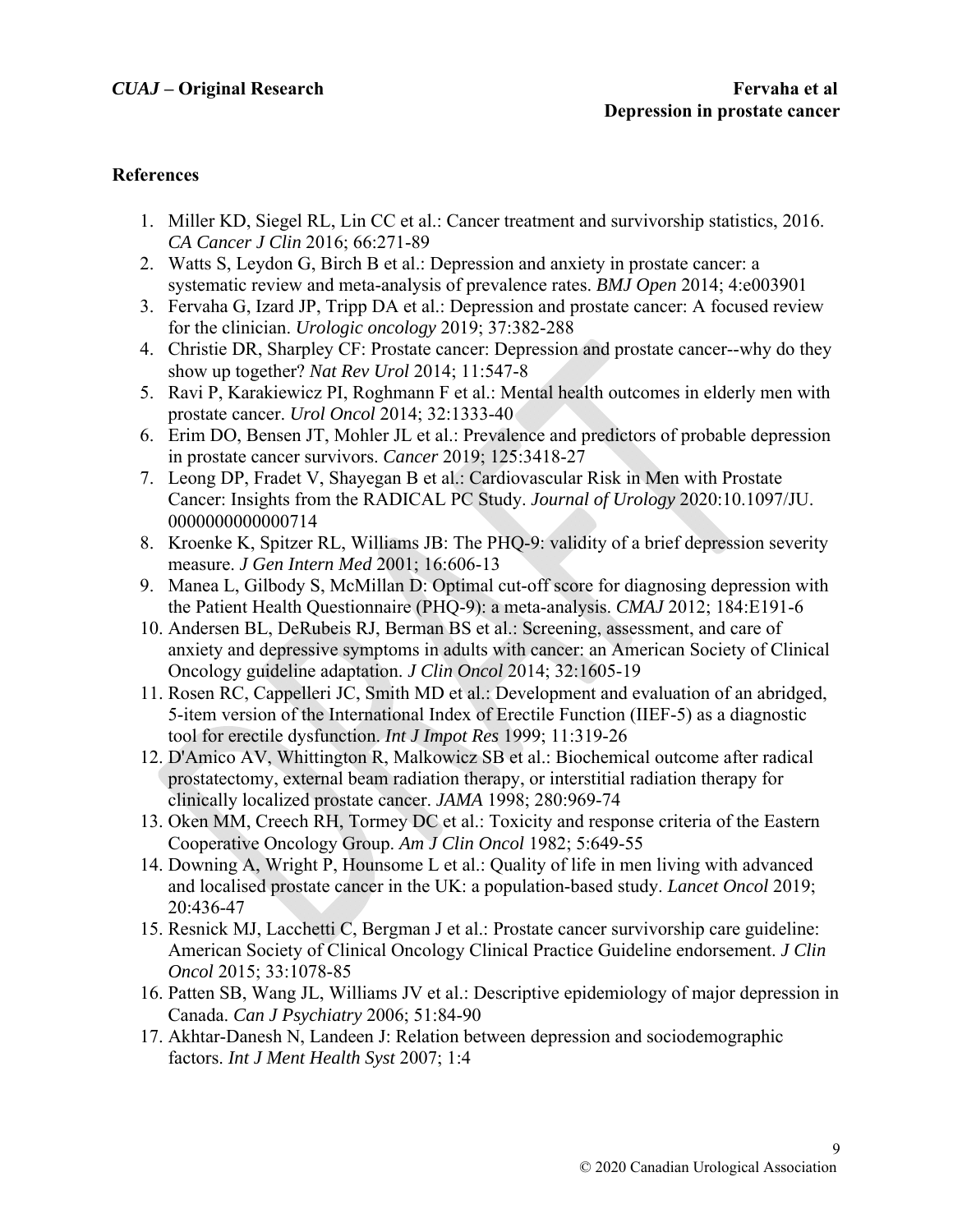- 18. Beekman AT, Copeland JR, Prince MJ: Review of community prevalence of depression in later life. *Br J Psychiatry* 1999; 174:307-11
- 19. Ilie G, Rutledge R, Sweeney E: Anxiety and depression symptoms in adult males in Atlantic Canada with or without a lifetime history of prostate cancer. *Psychooncology* 2020; 29:280-6
- 20. Skolarus TA, Wolf AM, Erb NL et al.: American Cancer Society prostate cancer survivorship care guidelines. *CA Cancer J Clin* 2014; 64:225-49
- 21. Nelson CJ, Mulhall JP, Roth AJ: The association between erectile dysfunction and depressive symptoms in men treated for prostate cancer. *J Sex Med* 2011; 8:560-6
- 22. Hiscock R, Bauld L, Amos A et al.: Socioeconomic status and smoking: a review. *Ann N Y Acad Sci* 2012; 1248:107-23
- 23. Cella DF, Orofiamma B, Holland JC et al.: The relationship of psychological distress, extent of disease, and performance status in patients with lung cancer. *Cancer* 1987; 60:1661-7
- 24. Bodurka-Bevers D, Basen-Engquist K, Carmack CL et al.: Depression, anxiety, and quality of life in patients with epithelial ovarian cancer. *Gynecol Oncol* 2000; 78:302-8
- 25. Turner RJ, Noh S: Physical disability and depression: a longitudinal analysis. *J Health Soc Behav* 1988; 29:23-37
- 26. Teychenne M, Ball K, Salmon J: Physical activity and likelihood of depression in adults: a review. *Prev Med* 2008; 46:397-411
- 27. Zhai L, Zhang Y, Zhang D: Sedentary behaviour and the risk of depression: a metaanalysis. *Br J Sports Med* 2015; 49:705-9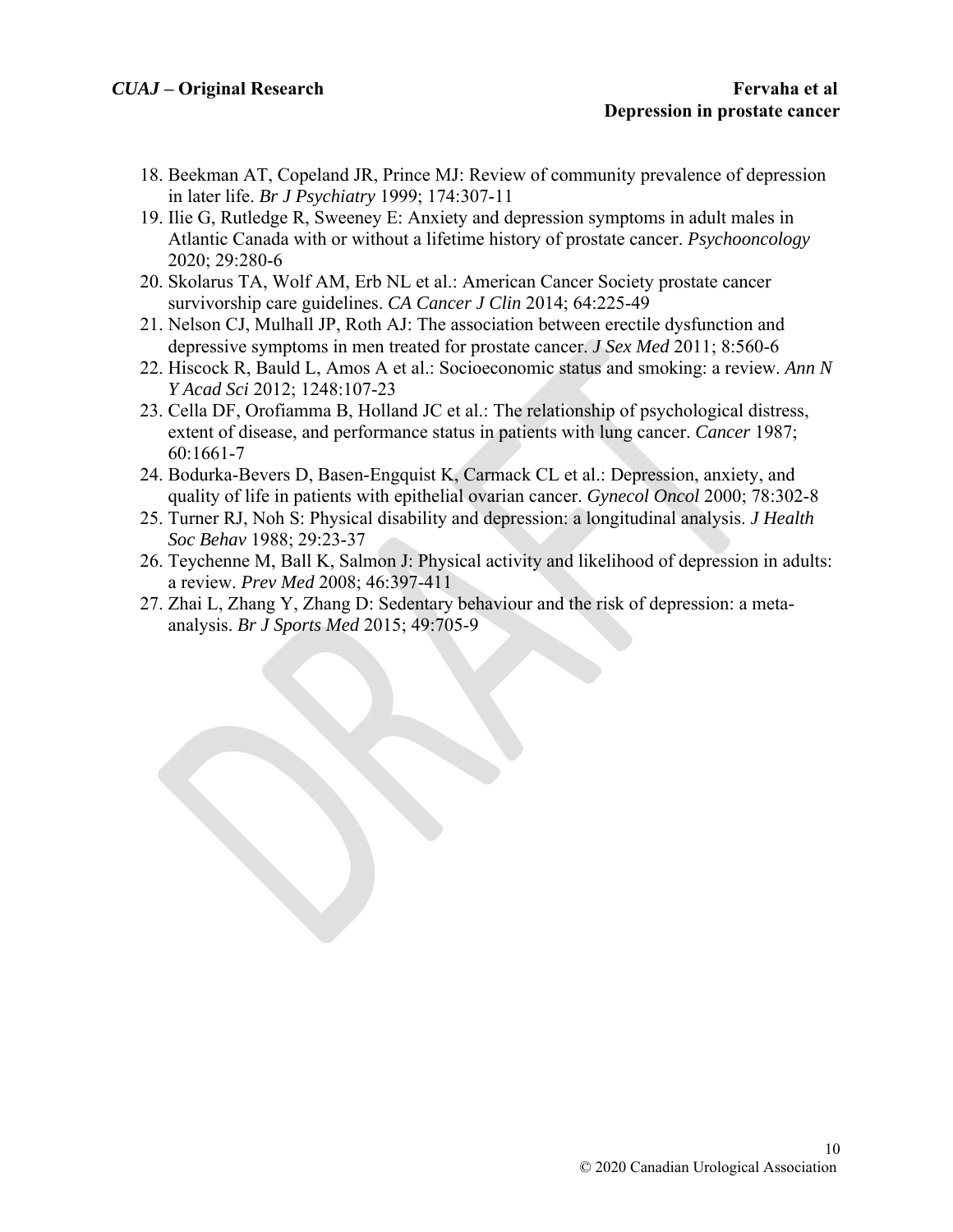## **Figures and Tables**

*Fig. 1.* Forest plot depicting the adjusted odds ratios for the relationship between depression and various predictor variables. BMI: body mass index; ECOG: Eastern Cooperative Oncology Group Performance Status Score; MM: multi-morbidity; PC: prostate cancer.

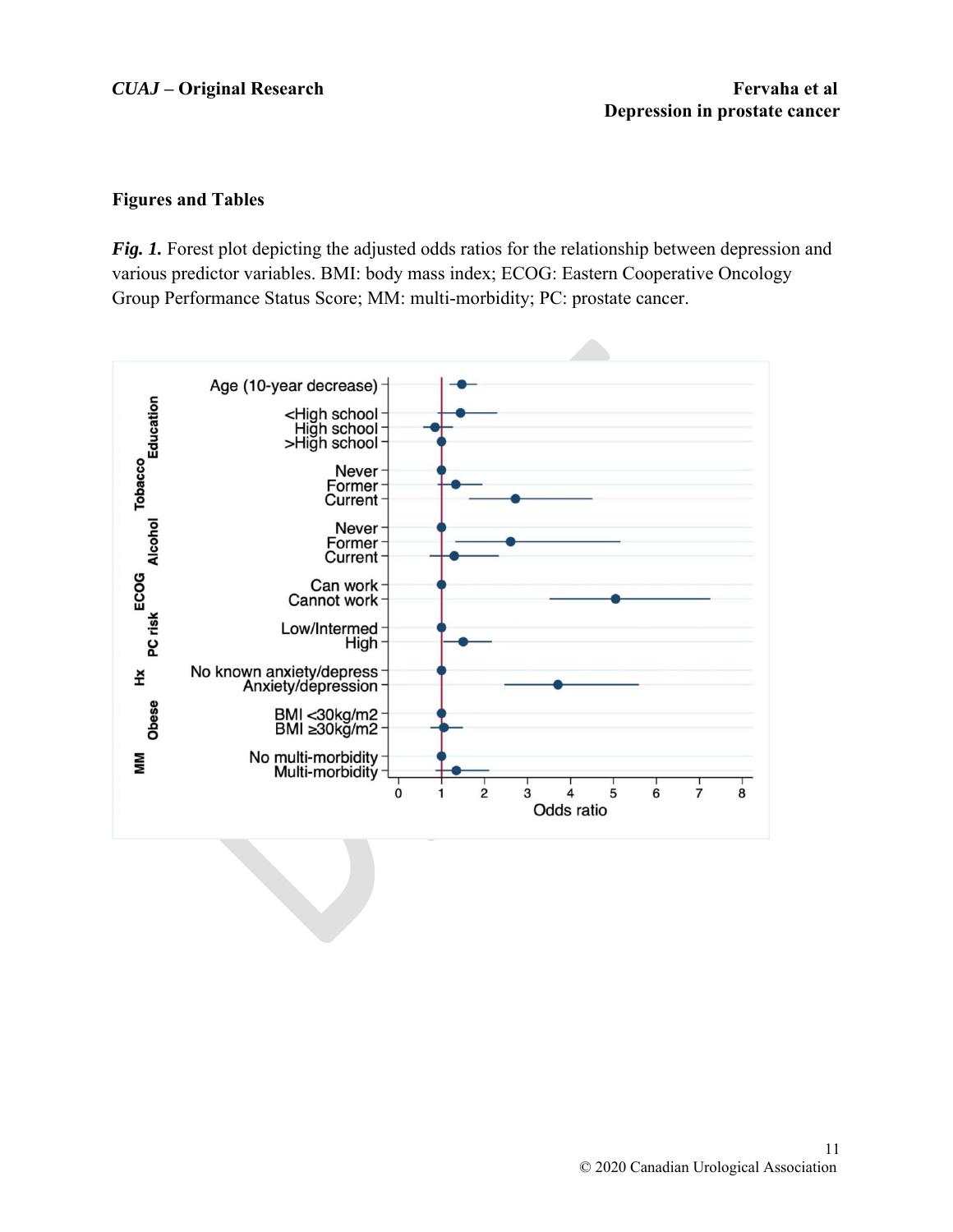| Table 1. Baseline demographic and clinical characteristics |                |                |                   |              |  |  |  |
|------------------------------------------------------------|----------------|----------------|-------------------|--------------|--|--|--|
| Characteristic                                             | <b>Overall</b> | No depression  | <b>Depression</b> | $\mathbf{p}$ |  |  |  |
|                                                            | $(N=2445)$     | PHQ < 8        | $PHQ \geq 8$      |              |  |  |  |
|                                                            |                | $(n=2244)$     | $(n=201)$         |              |  |  |  |
| Age, years                                                 | $68.1 \pm 7.9$ | $68.2 \pm 7.9$ | $66.8 \pm 8.4$    | 0.016        |  |  |  |
| Education                                                  |                |                |                   | 0.006        |  |  |  |
| Primary school                                             | 294(12)        | 257(11)        | 37(19)            |              |  |  |  |
| Secondary school                                           | 628(27)        | 601(27)        | 58 (29)           |              |  |  |  |
| University/college                                         | 1484(61)       | 1379 (62)      | 105(52)           |              |  |  |  |
| Ethnicity                                                  |                |                |                   | 0.95         |  |  |  |
| Caucasian                                                  | 2188 (90)      | 2009 (90)      | 179 (90)          |              |  |  |  |
| Other                                                      | 240 (10)       | 228(10)        | 20(10)            |              |  |  |  |
| Live alone                                                 | 359(15)        | 323(14)        | 36(18)            | 0.19         |  |  |  |
| Tobacco use                                                |                |                |                   | < 0.0001     |  |  |  |
| Never                                                      | 1031(42)       | 968 (43)       | 63(31)            |              |  |  |  |
| Former                                                     | 1173(48)       | 1077(48)       | 96(48)            |              |  |  |  |
| Current                                                    | 240(10)        | 199(9)         | 41(21)            |              |  |  |  |
| Alcohol use                                                |                |                |                   | < 0.0001     |  |  |  |
| Never                                                      | 283(12)        | 266 (12)       | 16(9)             |              |  |  |  |
| Former                                                     | 245(10)        | 205(9)         | 40(20)            |              |  |  |  |
| Current                                                    | 1916 (78)      | 1773 (79)      | 143 (72)          |              |  |  |  |
| Employed                                                   | 995 (39)       | 874 (39)       | 81 (40)           | 0.71         |  |  |  |
| <b>ECOG</b>                                                |                |                |                   | < 0.0001     |  |  |  |
| Fully independent                                          | 1880 (85)      | 1777 (88)      | 103(57)           |              |  |  |  |
| >1                                                         | 326(15)        | 249 (12)       | 77(43)            |              |  |  |  |
| PC risk                                                    |                |                |                   | < 0.0001     |  |  |  |
| Low/intermediate                                           | 1204(50)       | 1129(51)       | 75 (37)           |              |  |  |  |
| High                                                       | 1221(50)       | 1095(49)       | 126(63)           |              |  |  |  |
| Gleason score                                              |                |                |                   | 0.11         |  |  |  |
| $\leq 6$                                                   | 338 (14)       | 316(14)        | 22(11)            |              |  |  |  |
| $3 + 4$                                                    | 931 (39)       | 863 (39)       | 68 (35)           |              |  |  |  |
| $4 + 3$                                                    | 503(21)        | 465(21)        | 38(20)            |              |  |  |  |
| 8                                                          | 313(13)        | 281 (13)       | 32(16)            |              |  |  |  |
| 9 or 10                                                    | 319(13)        | 284 (13)       | 35(18)            |              |  |  |  |
| Metastatic disease                                         | 179(7)         | 139(7)         | 20(10)            | 0.14         |  |  |  |
| PHQ-9 score, median                                        | $1(0-4)$       | $1(0-3)$       | $10(8-13)$        |              |  |  |  |
| $(25th - 75th$ percentile)                                 |                |                |                   |              |  |  |  |
| Physician diagnosis of                                     | 264(11)        | 209(9)         | 55 $(27)$         | < 0.0001     |  |  |  |
| depression/anxiety                                         |                |                |                   |              |  |  |  |
| BMI, $\text{kg/m}^2$                                       | 28.4±4.4       | $28.4 \pm 4.3$ | $29.1 \pm 5.1$    | 0.018        |  |  |  |
| <b>IIEF</b> score                                          | $7.8 + 9.9$    | $8.0 \pm 10.0$ | $5.8 \pm 8.8$     | 0.0028       |  |  |  |
| No multi-morbidity                                         | 639 (26)       | 604(27)        | 35(17)            | 0.003        |  |  |  |
| Multi-morbidity                                            | 1806 (74)      | 1640(73)       | 166(83)           |              |  |  |  |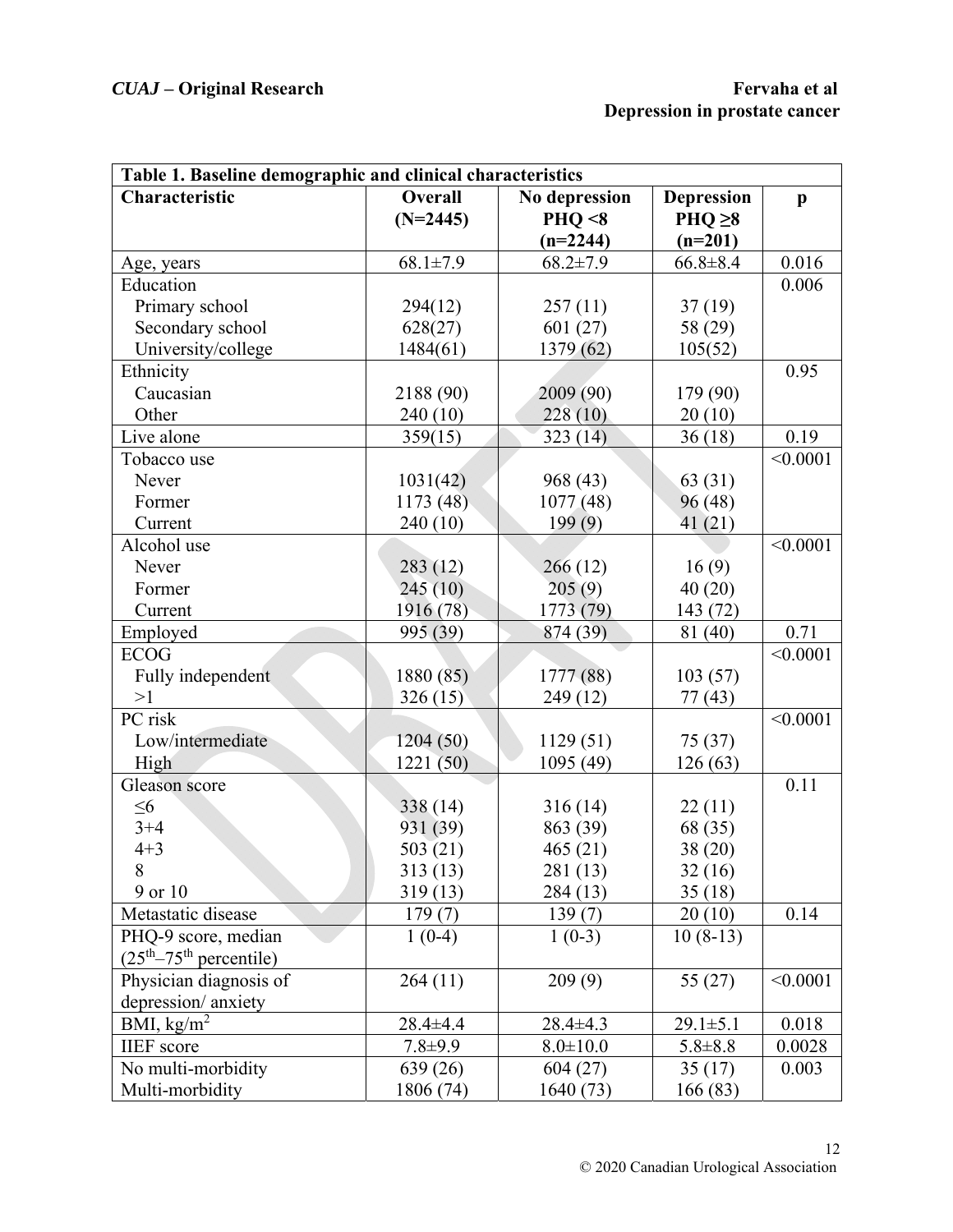ADT: androgen deprivation therapy; BMI: body mass index; ECOG: Eastern Cooperative Oncology Group Performance Status Score; IIEF: International Index of Erectile Function; PC: prostate cancer; PHQ-9: Patient Health Questionnaire.

| Table 2. Multivariable regression model predicting depression across the full sample |                           |               |              |                          |               |              |
|--------------------------------------------------------------------------------------|---------------------------|---------------|--------------|--------------------------|---------------|--------------|
| <b>Predictor variable</b>                                                            | <b>Univariable models</b> |               |              | Multivariable model      |               |              |
|                                                                                      | <b>OR</b>                 | 95% CI        | $\mathbf{p}$ | <b>OR</b>                | 95% CI        | $\mathbf{p}$ |
| Age (per 10-year<br>decrease)                                                        | 1.23                      | $1.04 - 1.42$ | 0.016        | 1.38                     | $1.16 - 1.60$ | 0.001        |
| Education                                                                            |                           |               |              |                          |               |              |
| >Secondary school                                                                    | $\mathbf{1}$              |               |              | $\mathbf{1}$             |               |              |
| Secondary school                                                                     | 1.27                      | $0.91 - 1.77$ | 0.17         | 0.84                     | $0.56 - 1.26$ | 0.40         |
| Primary school                                                                       | 1.89                      | $1.27 - 2.81$ | 0.002        | 1.42                     | $0.89 - 2.26$ | 0.14         |
| Tobacco use                                                                          |                           |               |              |                          |               |              |
| Never                                                                                | $\mathbf{1}$              |               |              | $\mathbf{1}$             |               |              |
| Former                                                                               | 1.37                      | $0.99 - 1.90$ | 0.061        | 1.34                     | $0.91 - 1.96$ | 0.14         |
| Current                                                                              | 3.17                      | $2.08 - 4.83$ | < 0.0001     | 2.77                     | 1.66-4.58     | < 0.0001     |
| Alcohol                                                                              |                           |               |              |                          |               |              |
| Never                                                                                | $\overline{1}$            |               |              | $\mathbf{1}$             |               |              |
| Former                                                                               | 3.05                      | $1.68 - 5.54$ | < 0.0001     | 2.63                     | $1.33 - 5.20$ | 0.006        |
| Current                                                                              | 1.26                      | $0.75 - 2.12$ | 0.38         | 1.30                     | $0.72 - 2.34$ | 0.38         |
| Employed                                                                             | 1.06                      | $0.79 - 1.42$ | 0.71         |                          |               |              |
| Poor performance<br>status (ECOG $>1$ )                                              | 5.34                      | $3.86 - 7.37$ | < 0.0001     | 5.01                     | $3.49 - 7.20$ | < 0.0001     |
| PC risk<br>Low/intermediate                                                          |                           |               |              |                          |               |              |
| High                                                                                 | 1.73                      | 1.29 - 2.33   | < 0.0001     | 1<br>1.49                | $1.05 - 2.12$ | 0.027        |
| Gleason $3+4$ or<br>higher                                                           | 1.34                      | $1.00 - 1.79$ | 0.054        |                          |               |              |
| Metastatic disease                                                                   | 1.45                      | $0.89 - 2.36$ | 0.14         | $\overline{\phantom{m}}$ |               |              |
| Pre-existing<br>diagnosis of                                                         | 3.67                      | $2.61 - 5.16$ | < 0.0001     | 3.64                     | $2.42 - 5.48$ | < 0.0001     |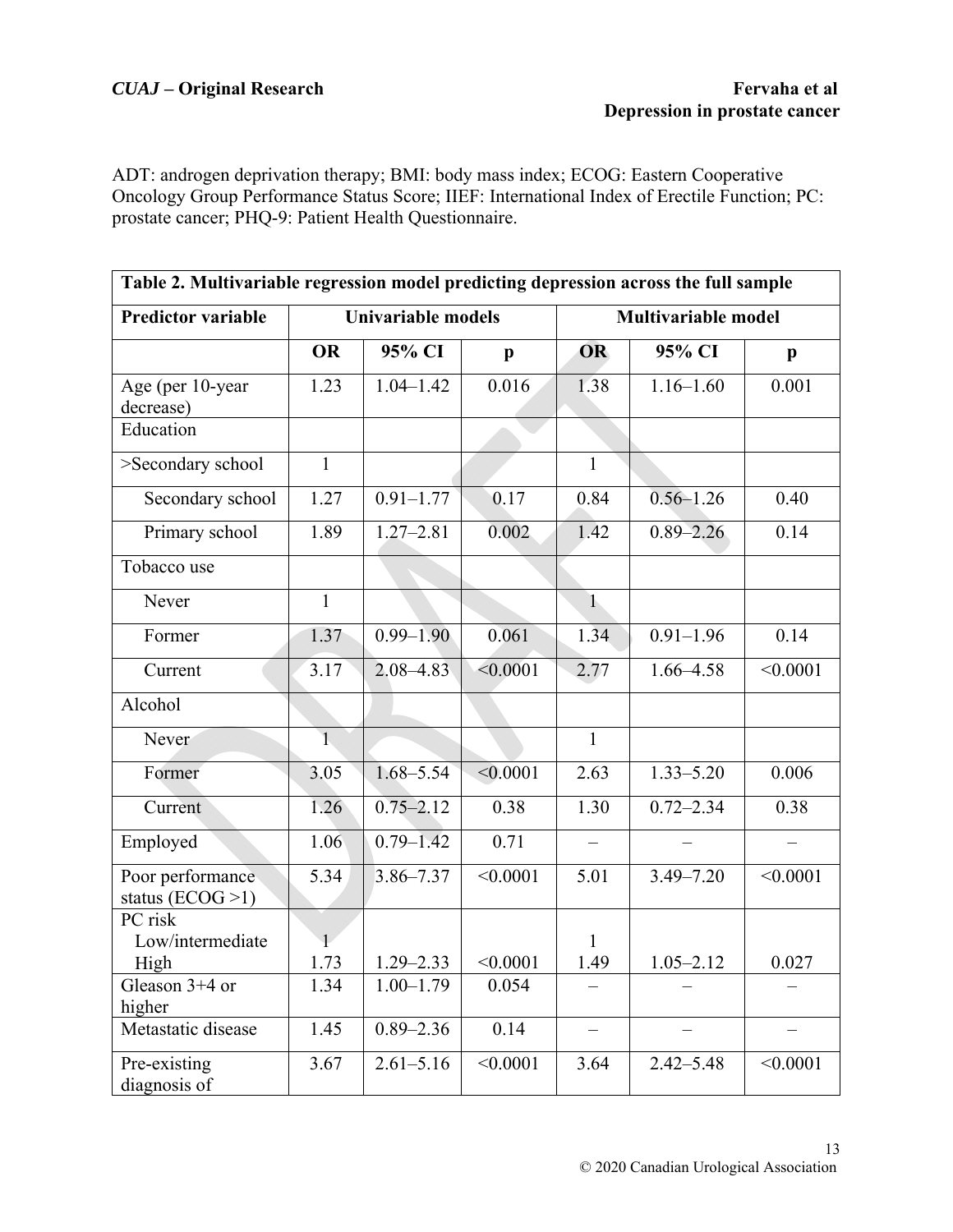| depression or                      |      |               |       |      |               |      |
|------------------------------------|------|---------------|-------|------|---------------|------|
| anxiety                            |      |               |       |      |               |      |
| <b>BMI</b>                         |      |               |       |      |               |      |
| $\langle 30 \text{kg/m}^2 \rangle$ |      |               |       |      |               |      |
| $\geq$ 30kg/m <sup>2</sup>         | 1.34 | $0.99 - 1.82$ | 0.055 | 1.07 | $0.75 - 1.51$ | 0.72 |
| Erectile dysfunction               | 1.53 | $0.91 - 2.57$ | 0.11  |      |               |      |
| (IIEF score $\leq$ 22)             |      |               |       |      |               |      |
| Multi-morbidity                    | 1.75 | $1.20 - 2.54$ | 0.004 | 1.35 | $0.86 - 2.12$ | 0.19 |
|                                    |      |               |       |      |               |      |

BMI: body mass index; CI: confidence interval; ECOG: Eastern Cooperative Oncology Group Performance Status Score; IIEF: International Index of Erectile Function; OR: odds ratio; PC: prostate cancer.